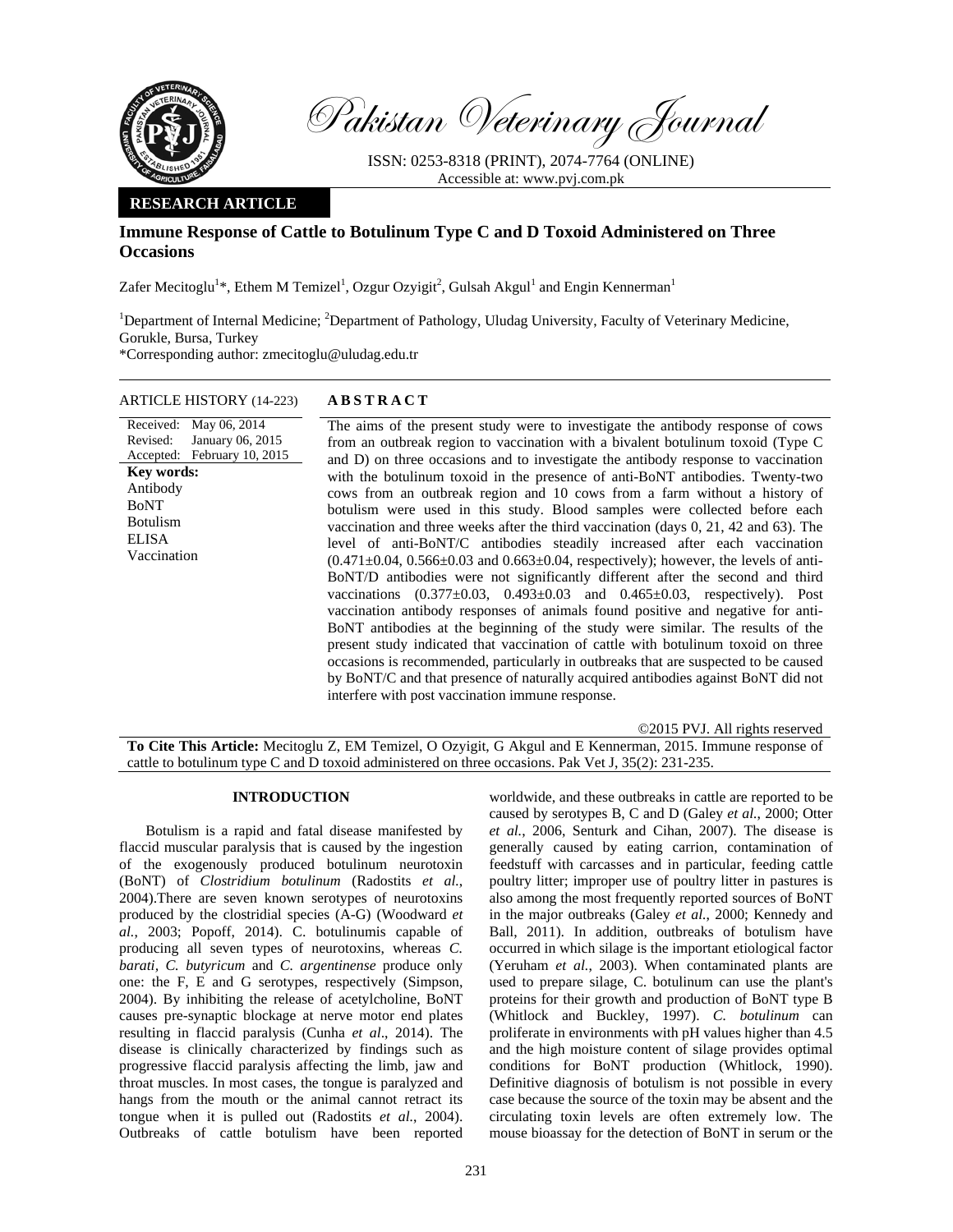abomasal, ruminal and intestinal contents of a suspected animal is the gold standard test for the diagnosis of botulism (Scarlatos *et al.*, 2005; Wilson *et al*., 1999). In addition to the mouse bioassay, detection of BoNT using a monoclonal antibody-based sandwich ELISA is a method used for diagnosis of the disease, also detection of BoNT antibodies in non-affected or survived animals from an outbreak region was evaluated as retrospective toll for diagnosis of the disease on herd level, however the diagnostic value of this method is questionable (Brooks *et al.*, 2011; Mawhinney *et al.*, 2012). Vaccination with a type-specific or combined toxoid is practiced to control botulism, particularly in the outbreak regions. Vaccination is recommended to be performed in two doses given at two or three week intervals (Radostits *et al.*, 2004). Steinman *et al.* (2007) reported that administering a sixmonth booster dose, instead of an annual booster, results in continuous protective levels of anti-BoNT antibodies in cattle. However, the main problem in botulism is that the source of the toxin cannot be identified in most outbreaks. Therefore, vaccination on three occasions is recommended in outbreak areas, especially where the source of the toxin is unknown (Smith, 2009).

The first objective of the present study was to investigate the antibody responses of cows vaccinated with bivalent (C, D) botulism toxoid on three occasions in an outbreak area in northwest Turkey and in a herd without a history of botulism. The second objective of this study was to investigate the immune response of cattle to botulinum toxoid in the presence of anti-BoNT antibodies acquired following natural exposure to subclinical doses of BoNT.

#### **MATERIALS AND METHODS**

Two groups of animals were used in this study. The outbreak group consisted of 22 cows from an outbreak area in Northwestern Turkey and the non-outbreak group consisted of 10 cows from a herd without a history of botulism from the southeastern Marmara region, Turkey. The outbreak involved herds from five villages in which a total of 168 cattle had died within 3 months. All five villages were beside the same river with a distance of few kilometers between each other and intensive poultry industry was present in the region. The presence of BoNT/C was determined using the mouse bioassay in two cattle from the outbreak region that showed clinical signs and died. The animals selected for the outbreak group were the herd mates of documented botulism cases and all animals were randomly selected. None of the cattle were showing clinical signs of botulism. All of the cows used in the study were Holstein-Friesian, with a mean age of  $3.7(\pm 0.9)$  years, and all of the cows were in the midlactation phase. All 32 cows used in the study had never been vaccinated against botulism.

The 32 cows were vaccinated by subcutaneous injection of bivalent botulinum toxoid (Type C and D) (Botupen®, Pendik Veterinary Research and Control Institute, Istanbul, Turkey) on three occasions at threeweek intervals. Along with 22 cows from outbreak region used in the study all herds from the five villages were also vaccinated on three occasions. Three cows from two different herds which were not included to the study,

showing typical signs of botulism died till the eight day after the first vaccination. After the eight day of the study there were not any reported deaths associated with botulism. Blood samples were collected in plain tubes by jugular venipuncture before each vaccination, on days 0, 21 and 42 and at three weeks after the third vaccination, on day 63 of the study. The sera were separated by centrifugation (2000 rpm, 15 minutes) and stored at -80°C until analysis.

The content of anti-BoNT antibodies in the blood samples was determined in Germany using an antibody ELISA that utilized purified C and D BoNT antigens (Miprolab GmBH, Göttingen, Germany). The antigens were coated on microtiter plates at +4°C overnight at a concentration of 0.5µg/ml. The wells were washed and then blocked with casein-based blocking buffer (mipro BLOCK C). After a second washing, the serum samples as well as the positive and negative control samples were diluted 1:100 in casein-based blocking buffer and were pipetted into the wells. The plates were incubated for 30 minutes at room temperature and then washed. Peroxidase-labeled anti-bovine IgG diluted in caseinbased blocking buffer was used as the secondary antibody and tetramethylbenzidine 3,3, 5,5 (TMB) was used as the substrate for the conjugated peroxidase. The plates were then read spectrophotometrically (450/620 nm) to obtain the absorbance values. The cut-off level for ELISA absorbance values was 0,251 as established by reference to positive control serum by the laboratory, so samples with absorbance levels higher than 0,251 were designated as positive.

The ELISA absorbance values for the samples from the 32 animals tested for BoNT/C and D were evaluated and compared, regardless of the source of the animals or their anti-BoNT antibody levels at the beginning of the study. The anti-BoNT antibody levels of animals from the outbreak region (n:22) after vaccination were compared with those of the animals from the control farm (n:10), and the anti-BoNT antibody levels of animals discovered to be positive on day 0 were compared with those of animals that were negative on day 0.

Statistical analyses of the results were performed by using Sigma Plot 12 software (Systat Software Inc., San Jose, CA). The mean values of the antibody levels within the vaccination groups were compared using a one-way repeated measures analysis of variance (one-way RM ANOVA). The mean values of the antibody levels between the vaccination groups were compared using Student t-test.

#### **RESULTS**

Among the 22 samples collected in the outbreak region, 7 tested positive for anti-BoNT type C antibodies at the beginning of the study. Anti-BoNT type D and anti-BoNT type C antibodies were detected in 3 of the 7 samples. Fifteen cows from the outbreak region and 10 cows in the control group were negative for anti-BoNT antibodies. The mean ELISA absorbance values for the anti-BoNT/C antibodies of the 32 animals increased significantly on days 21, 42 and 63 of the study (Table 1). The increases of the ELISA absorbance values levels for the anti-BoNT/D antibodies of the 32 animals after the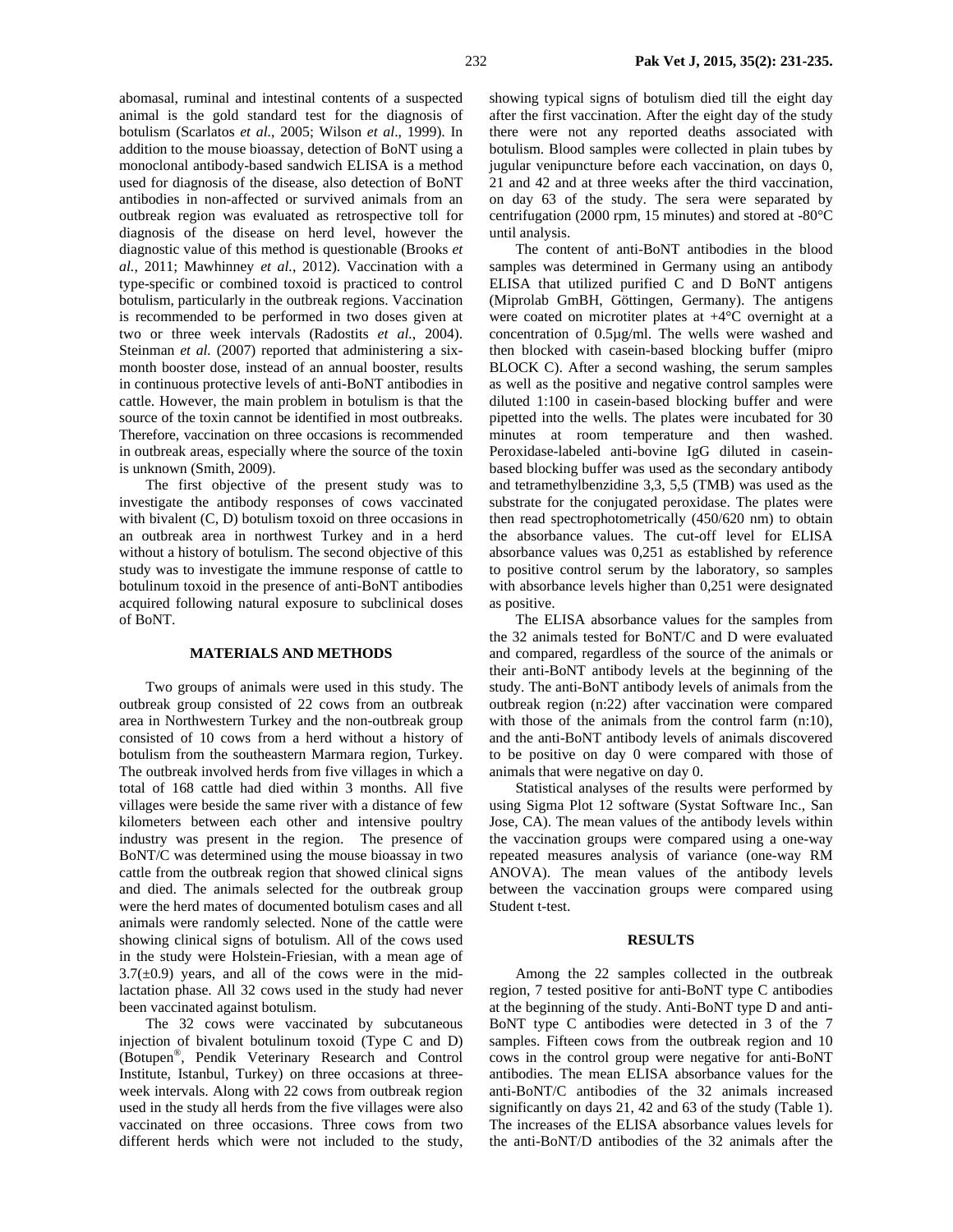**Table 1:** Comparison of ELISA absorbance values (450-620nm) for anti-BoNT/C and D antibodies of animals from outbreak region and the control farm

| Experimental | Anti-BoNT/C antibodies        |                               | Anti-BoNT/D antibodies        |                               |
|--------------|-------------------------------|-------------------------------|-------------------------------|-------------------------------|
| Day          | Animals from outbreak region  | Animals from control farm     | Animals from outbreak region  | Animals from control farm     |
|              | (n=22)                        | $(n=10)$                      | (n=22)                        | $(n=10)$                      |
|              | $0.200 \pm 0.04$ <sup>a</sup> | $0.077 \pm 0.01$ <sup>a</sup> | $0.170 \pm 0.03$ <sup>a</sup> | $0.069 \pm 0.01$ <sup>a</sup> |
|              | $0.472 \pm 0.05^{\circ}$      | $0.468 \pm 0.09^b$            | $0.375 \pm 0.04^b$            | $0.380 \pm 0.07$ <sup>b</sup> |
| 42           | $0.588 \pm 0.04$ °            | $0.523 \pm 0.07^{\circ}$      | $0.508 \pm 0.05$ <sup>c</sup> | $0.466 \pm 0.04^b$            |
| 63           | $0.696 \pm 0.05$ <sup>d</sup> | $0.606 \pm 0.08^b$            | $0.478 \pm 0.04$ <sup>c</sup> | $0.422 \pm 0.06^b$            |

Values (mean±SEM) bearing different small letters in a column (P<0.05) and capital letters in a row differ significantly (P<0.001).

**Table 2:** Comparison of ELISA absorbance values (450-620nm) for anti-BoNT/C and D antibodies of animals positive and negative for anti BoNT antibodies on day 0 of the study

| Experimental   | Anti-BoNT/C antibodies         |                                | Anti-BoNT/D antibodies        |                                |
|----------------|--------------------------------|--------------------------------|-------------------------------|--------------------------------|
| Day            | Positive (n=7)                 | Negative (n=25)                | Positive (n=3)                | Negative (n=29)                |
|                | $0.423 \pm 0.07$ <sup>aA</sup> | $0.078 \pm 0.01$ <sup>aB</sup> | $0.342 \pm 0.06$ <sup>A</sup> | $0.073 \pm 0.01$ <sup>aB</sup> |
|                | $0.572 \pm 0.09$ <sup>a</sup>  | $0.440 \pm 0.05^{\circ}$       | $0.417 \pm 0.04$              | $0.365 \pm 0.04^b$             |
| 42             | $0.601 \pm 0.04^b$             | $0.555 \pm 0.04$ °             | $0.543 \pm 0.08$              | $0.479 \pm 0.03$ °             |
| 63<br>$\cdots$ | $0.707 \pm 0.04^b$<br>$\cdots$ | $0.655 \pm 0.05$ °             | $0.554 \pm 0.02$              | $0.449 \pm 0.04$ <sup>c</sup>  |

Values (mean±SEM) bearing different small letters in a column (P<0.05) and capital letters in a row differ significantly (P<0.001).

first and second vaccinations were statistically significant (P<0.05); however, the slight decrease observed on day 63 was not statistically significant. The ELISA absorbance values were significantly higher in animals that were positive for anti-BoNT/C antibodies on day 0 of the study as compared to the animals that tested negative (Table 2). The post-vaccination anti-BoNT/C antibody response of the negative animals was marked after the first vaccination (day 21); however, the antibody levels of the animals that were positive on day 0 were significantly elevated on day 42 compared to levels on day 21. Statistically significant differences were not detected in either group of animals between days 42 and 63 (Table 2). Comparison of the anti-BoNT/C antibody levels of the animals from the outbreak region and the control farm did not reveal a statistically significant difference between the groups on any day of the study (Table 1). The ELISA absorbance values after vaccination were significantly different on days 0, 21, 42 and 63 in the outbreak group; however, although the antibody levels steadily increased after vaccination, no statistically significant difference was found on days 21, 42 and 63 with the values for animals from the control farm (Table 1). The ELISA absorbance value of the animals positive for anti-BoNT/D antibodies on day 0 did not show any statistically significant elevation after the vaccinations had been given; however the absorbance values were significantly elevated after the first and the second vaccinations in the animals that were negative for pre-existing antibodies on day 0. The ELISA absorbance values for anti-BoNT/D antibodies were likewise significantly elevated after the first and the second vaccinations but did not differ significantly after the third vaccination in the animals from the outbreak region (Table 1). The ELISA absorbance values for the anti-BoNT/D antibodies were elevated after the first vaccination, on day 21, but did not differ significantly between days 21, 42 and 63 of the study. Although the exact source of the toxin could not be determined, outbreak stopped following the vaccination schedule.

### **DISCUSSION**

Vaccination for botulism plays a key role in the prevention of the disease because the neutralizing antibodies elicited by vaccination provide protection

against exotoxins by preventing them from binding their target receptors and promoting their elimination by phagocytes (Steinman *et al.*, 2006). Steinman *et al.* (2006) reported that the level of anti-BoNT antibodies obtained by vaccination are positively correlated with the protection against botulism in cattle and that by monitoring the anti-BoNT antibody levels, the vaccination protocols to protect against botulism could be optimized. Krüger *et al.* (2013) reported that vaccination of cattle with botulinum types C and D toxoid resulted with elevation of anti-BoNT antibodies and also vaccination significantly reduced the amount of BoNT and C. botulinum spores in the feces. ELISA systems are used to determine specific anti-BoNT antibodies and are considered to be effective for monitoring the immunological responses to botulinum toxins (Lindsey *et al.*, 2003). The ELISA system used in the present study has been employed also in several investigations (Mawhinney *et al.*, 2012; Kümmel *et al.*, 2012).

As previously mentioned, vaccination on three occasions is recommended, particularly when the source of BoNT is unknown (Radostits *et al.*, 2004). However these recommendations are based on studies conducted on species other than cattle thus presented study is important for documenting the efficiency of botulism vaccination on three occasions in cattle. A study conducted on horses revealed that vaccination on three occasions elicited robust serum anti BoNT/C and D antibody responses (Stahl *et al.*, 2012). Similar findings were obtained from a study conducted on humans, ninety percent of volunteers seroconverted after two vaccinations with botulinum F toxoid, however seroconversion rate after three vaccinations was 100% in the same study (Montgomery *et al*., 1999). A different study reported that mice vaccinated on three occasions remain protected against BoNT for 12 months post vaccination (Smith, 1998). The results of the present study indicated that vaccinating cattle on three occasions with the bivalent botulinum toxoid significantly elevated the level of the anti BoNT/C antibodies; however the third vaccination did not alter the level of the anti BoNT/D antibodies as compared to the level after the second dose of vaccine was administered. The slight decrease of anti BoNT/D antibodies after the third vaccination was an unexpected finding. Brown *et al.* (1998) reported that toxin neutralization test results were coherent with ELISA results for type C antibody but not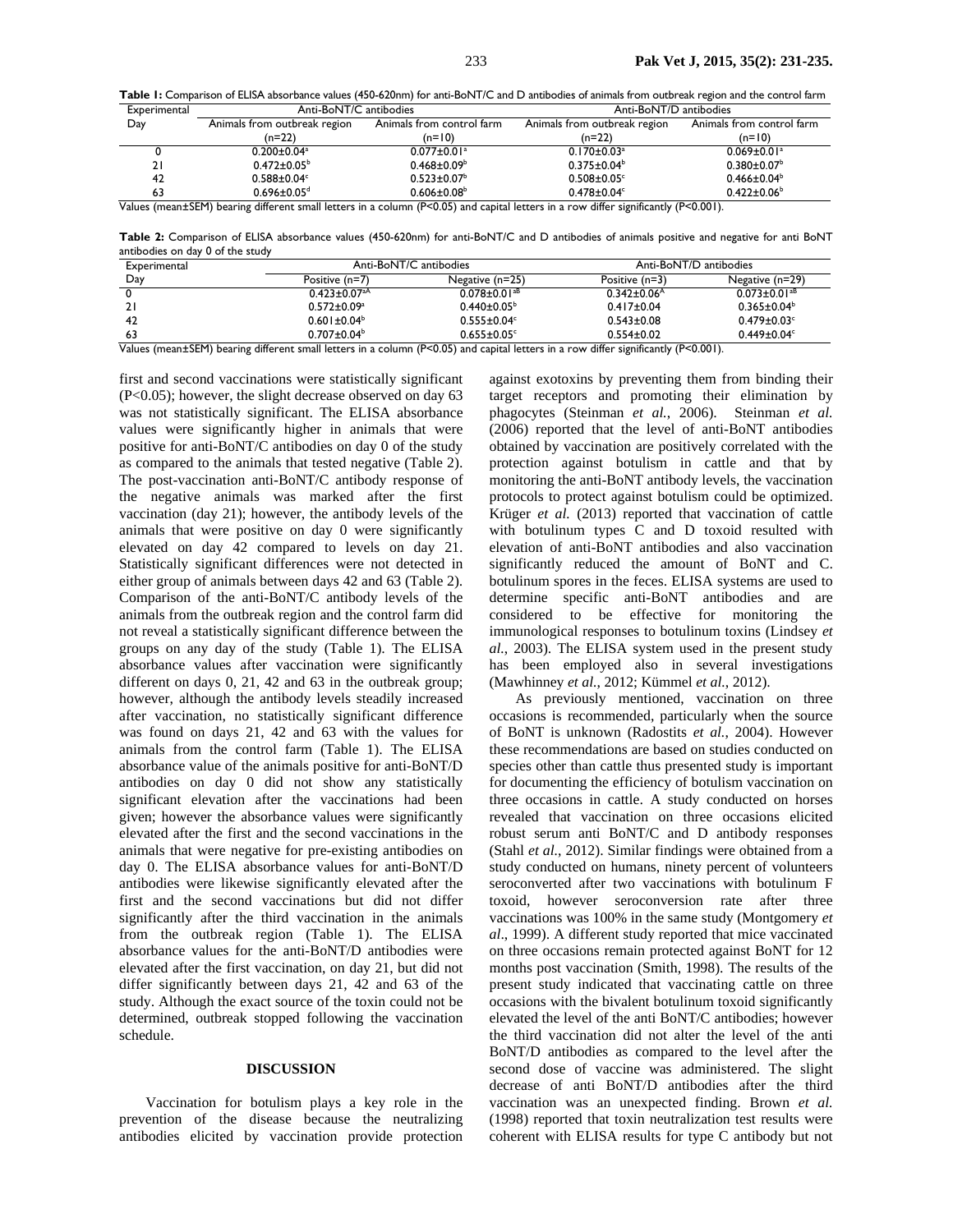with type D. The difference between anti BoNT/C and D antibody responses is a subject which could be clarified by further experiments.

Although, outbreaks of botulism type C have been reported, in which the source of the toxin was discovered to be carrion instead of poultry litter (Galey *et al.*, 2000). Type C botulism in cattle is usually closely related to the inappropriate disposal of poultry litter on pastures or feeding cattle poultry litter (Otter *et al.*, 2006; Senturk and Cihan, 2007). Thus, according to the data obtained in the present study, vaccination on three occasions would be particularly beneficial for the prevention of botulism outbreaks related with consumption or inappropriate use of poultry litter.

Another objective of the present study was to evaluate the effects of vaccination on animals that had acquired anti-BoNT antibodies after a natural outbreak. As the toxoid vaccines used are simply the detoxified BoNT's, theoretically anti-BoNT antibodies previously acquired by exposure to sub-lethal doses of BoNT or by vaccination could interfere with post-vaccination immune response. Interference similar to that mentioned above is reported in which tetanus maternal antibodies are reported to influence infant tetanus vaccine responses (Siegrist *et al.*, 1998; Brown *et al.*, 1999). Although, in above study, immunological immaturity could be responsible for the diminished responses to vaccination rather than maternal antibodies. Naturally acquired low dose and chronic tetanus toxin exposure in humans is reported to be associated with systemic and local immune tolerance in the gut and poor antibody responses after vaccination (Dastur *et al.*, 1981). Results of studies conducted on a different type of clostridial toxin, gave rise to question whether naturally acquired antibodies influence the immune response to botulism vaccination in cattle.

Steinman *et al*. (2006) reported that natural exposure to sub lethal doses of BoNT give rise to a specific antibody response shown by ELISA (Steinman *et al.*, 2006). Similarly high anti-BoNT antibody titers of 7 cattle used in the presented study were most likely due to exposure to sub clinical doses of BoNT during the outbreak. Steinman *et al.* (2007) also reported that the presence of maternally derived anti-BoNT antibodies did not interfere with the immune response or the antibody levels obtained due to vaccination against botulism. The similar antibody responses to vaccination of the animals that were positive and negative for anti-BoNT antibodies at the beginning of the presented study indicates that the anti-BoNT antibodies acquired following an outbreak did not interfere with the immune response to vaccination.

**Conclusion:** According to the data obtained in the present study, vaccinating cattle with botulinum toxoid on three occasions is recommended, particularly for protection against type C botulism and the vaccine can be administered in the presence of anti-BoNT antibodies acquired following an outbreak without the risk of an altered immune response to the vaccine. Determination of neutralizing antibodies acquired by vaccination on three occasions and comparing that data with vaccination on two occasions would be beneficial as presented study demonstrates both neutralizing and non-neutralizing antibody levels acquired following immunization. Further

studies conducted on the period that the protective levels of anti-BoNT antibodies are maintained after vaccinations on three occasions would be beneficial for optimizing the vaccination protocols to protect cattle from botulism.

**Author's contribution:** ZM, EMT, OO and EK conceived and designed the review. ZM and EMT executed the experimental procedures. ZM, EMT and GA analyzed the data. All authors interpreted the data, Critically revised the manuscript for important intellectual contents and approved the final Version.

**Acknowledgement:** This study was financially supported by the East Marmara Development Agency. Authors would also like to thank to Dr. Frank GESSLER from Miprolab GmBH for his assistance.

### **REFERENCES**

- Brooks CE, HJ Clarke, DA Graham and HJ Ball, 2011. Diagnosis of botulism types C and D in cattle by a monoclonal antibody-based sandwich ELISA. Vet Rec, 168: 455.
- Brown AT, AR Gregory, TM Ellis and MN Hearnden, 1999. Comparative immunogenicity of two bivalent botulinum vaccines. Aust Vet J, 77: 388-391.
- Cunha CEP, GMSG Moreira, FM Salvarani, MS Neves, FCF Lobato, OA Dellagostin and FR Conceicao, 2014. Vaccination of cattle with a recombinant bivalent toxoid against botulism serotypes C and D. Vaccine, 32: 214-216.
- Dastur FD, VP Awatramani, SK Dixit, TA D'Sa, ND Cooverji and M Anand, 1981. Response to single dose of tetanus vaccine in subjects with naturally acquired tetanus antitoxin. Lancet, 318: 219-222.
- Galey FD, R Terra, R Walker, J Adaska, MA Etchebarne, B Puscher, E Fisher, RH Ehitlock, T Rocke, D Willoughby and E Tor, 2000. Type C Botulism in Dairy Cattle from Feed Contaminated with a Dead Cat. J Vet Diagn Invest, 12: 204-209.
- Kennedy S and H Ball, 2011. Botulism in cattle associated with poultry litter. Vet Rec, 168: 638-639.
- Krüger M, M Skau, AA Shehata and W Schrödl, 2013. Efficacy of *Clostridium botulinum* types C and D toxoid vaccination in Danish cows. Anaerobe, 23: 97-101.
- Kümmel J, R Krametter-Frötscher, G Six, R Brunthaler, W Baumgartner and B Altenbrunner-Martinek, 2012. Descriptive study of botulism in an Austrian dairy herd: a case report. Vet Med Czech, 57: 143- 149.
- Lindsey CY, LA Smith, MW West, JW Boles and JE Brown, 2003. Evaluation of a botulinum fragment C-based ELISA for measuring the humoral immune response in primates. Biologicals, 31:17-24.
- Mawhinney I, D Palmer, F Gessler, M Cranwell, L Foyle, A Otter, J Payne and B Strugnell, 2012. Investigation of serology for diagnosis of outbreaks of botulism in cattle. Vet J, 192: 382-384.
- Montgomery VA, RS Makuch, JE Brown and DC Hack, 1999. The immunogenicity in humans of a botulinum type F vaccine. Vaccine, 18: 728-735.
- Otter A, C Livesey, R Hogg, R Sharpe and D Cray, 2006. Risk of botulism in cattle and sheep arising from contact with broiler litter. Vet Rec, 159: 186-187.
- Popoff MR, 2014. Botulinum Neurotoxins: More and More Diverse and Fascinating Toxic Proteins. J Infect Dis, 209: 168-169.
- Radostits OM, CC Gay and DC Blood, 2004. Botulism In: Veterinary Medicine, A textbook of the diseases of cattle, sheep, pigs, goats and horses. 9th Ed, WB Saunders, London, UK, pp: 600-604.
- Scarlatos A, BA Welt, BY Cooper, D Archer, T De Marse and KV Chau, 2005. Methods for detecting botulinum toxin with applicability to screening foods against biological terrorist attacks. J Food Sci, 70: 121-130.
- Senturk S and H Cihan, 2007. Outbreak of botulism in a dairy herd in Turkey. Irish Vet J, 60: 481-484.
- Siegrist CA, M Córdova, C Brandt, C Barrios, M Berney, C Tougne, J Kovarik and PH Lambert, 1998. Determinants of infant responses to vaccines in presence of maternal antibodies. Vaccine, 16: 1409- 1414.
- Simpson LL, 2004. Identification of the major steps in botulinum toxication. Annu Rev Pharmacol, 44: 167-193.